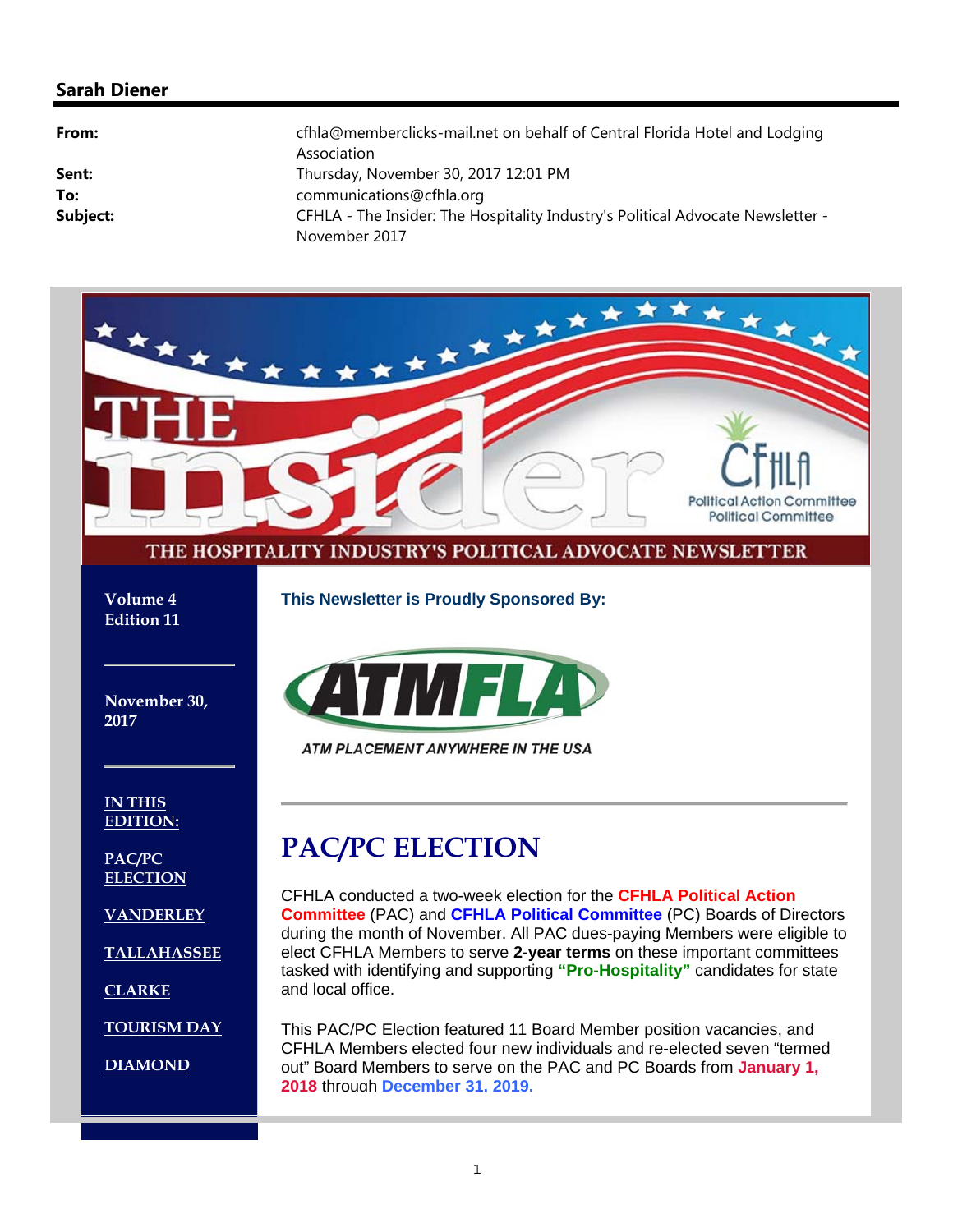#### **POLITTE**

#### **RELATED LINKS**

**LINKS OF INTEREST**

**Florida Governor Rick Scott**

**State of Florida Senate**

**State of Florida House of Representatives**

**Orange County**

**Osceola County**

**Seminole County**

**City of Orlando**

**City of Kissimmee**

**City of Sanford**

*The CFHLA-PAC and PC Boards welcome the following newly elected Members:*

> **Jackie Bozzuto** Lowndes, Drosdick, Doster, Kantor & Reed, P.A.

> > **Chadwick Hardee** APDC Services Inc.

**Ron Silveira** F.P.I.S. Inc, Brochure Distribution & Travel Marketing

> **Cindy Staley** Sheraton Lake Buena Vista Resort

*The CFHLA-PAC and PC Boards congratulate the following "re-elected" Members:*

> **Ross Burke** Blue Heron Beach Resort

**Michael Hanley** Wealth Management Strategies of Central FL

**Jon McGavin** The Ritz-Carlton Orlando, Grande Lakes

> **Keith Odza** Wyndham Vacation Rentals

**Mark Politte** DoubleTree by Hilton at the Entrance to Universal Orlando

> **Chuck Simikian** Paramount Hospitality Management

> > **Brian Wong** Celebration Suites Hotel

The next meeting of the CFHLA PAC & PC Boards of Directors will be held *this* **Wednesday, December 6th** at the CFHLA Offices.

## **VANDERLEY**

On Wednesday, November 8th at the CFHLA Offices, the CFHLA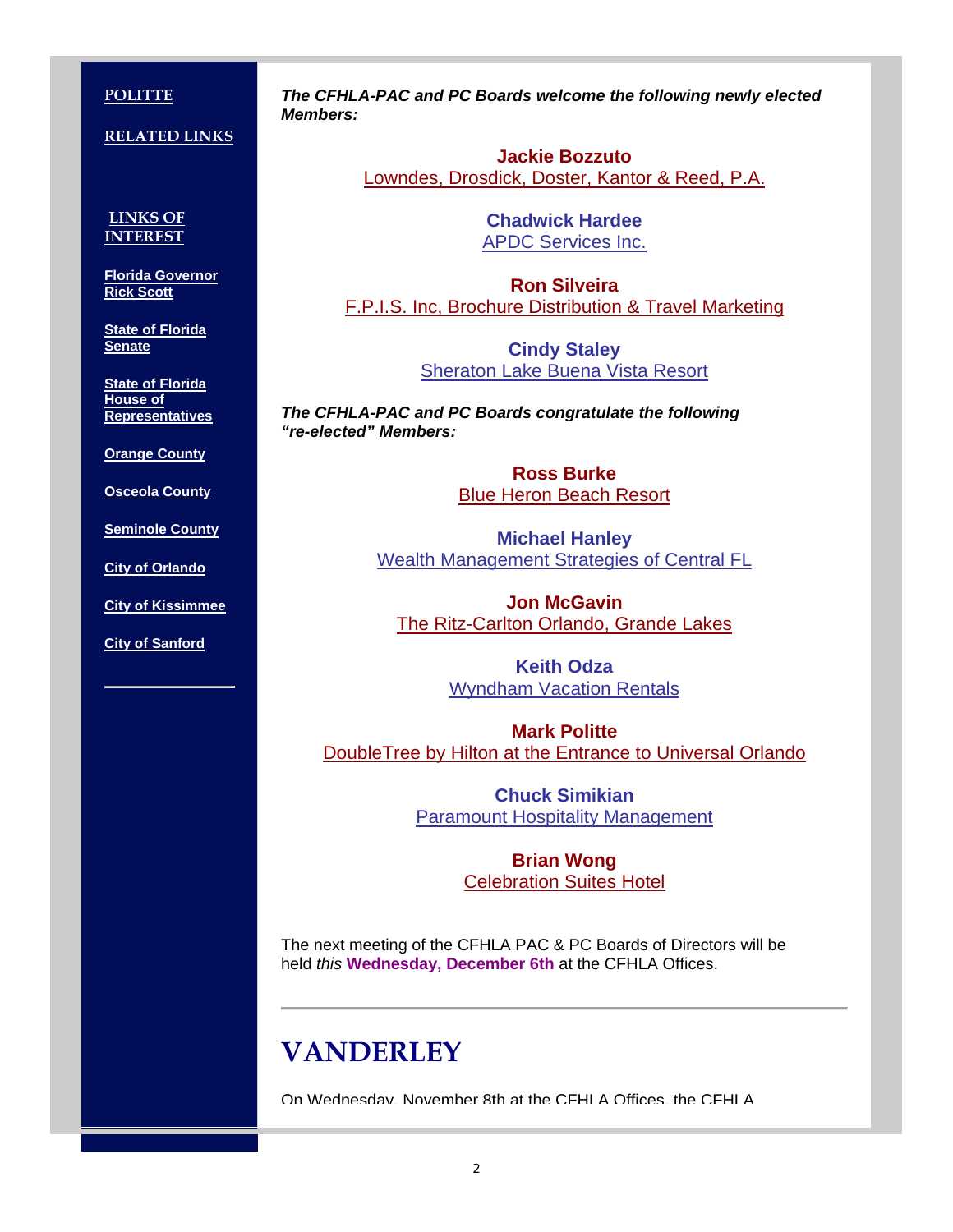**Betsy VanderLey** (District 1) to discuss a range of local Hospitality Industry issues as well as concerning legislation being proposed in Tallahassee that would negatively impact Orange County.

Commissioner VanderLey, who has been a **"Pro-Tourism"** Commissioner since being elected in November 2016, was candid in her remarks to the GA Committee as it relates to preserving the integrity of the **Tourist Development Tax**, **supporting Visit Orlando** and the **importance of sports tourism to Central Florida**.

As the 2018 Legislative Session quickly approaches, the CFHLA Governmental Affairs Committee will continue monitoring legislation that threatens the state's tourism industry and will remain engaged with State Representatives and State Senators to ensure that Central Florida's Hospitality Industry remains vibrant and minimally impacted by any Tallahassee "challenges."



CFHLA Board Member Jon McGavin, General Manager of the Ritz-Carlton, Grande Lakes, CFHLA 1st Vice Chairman Fred Sawyers, Complex General Manager of the Walt Disney World Swan and Dolphin Resort, CFHLA Board Member Bruce Skwarlo, General Manager of the Orlando Marriott Lake Mary, Orange County Commissioner Betsy VanderLey (District 1), Adriana Sekula of Walt Disney World Company, and CFHLA Board Secretary Keith Wolling

### **TALLAHASSEE**

CFHLA is currently monitoring several bills in both the State House and State Senate that would impact not only the Central Florida Hospitality Industry, but also the community as a whole.

Three bills that are already moving through the Committee process are **House Bill 3** (HB 3), **House Bill 585** (HB 585) and **Senate Bill 658** (SB 658):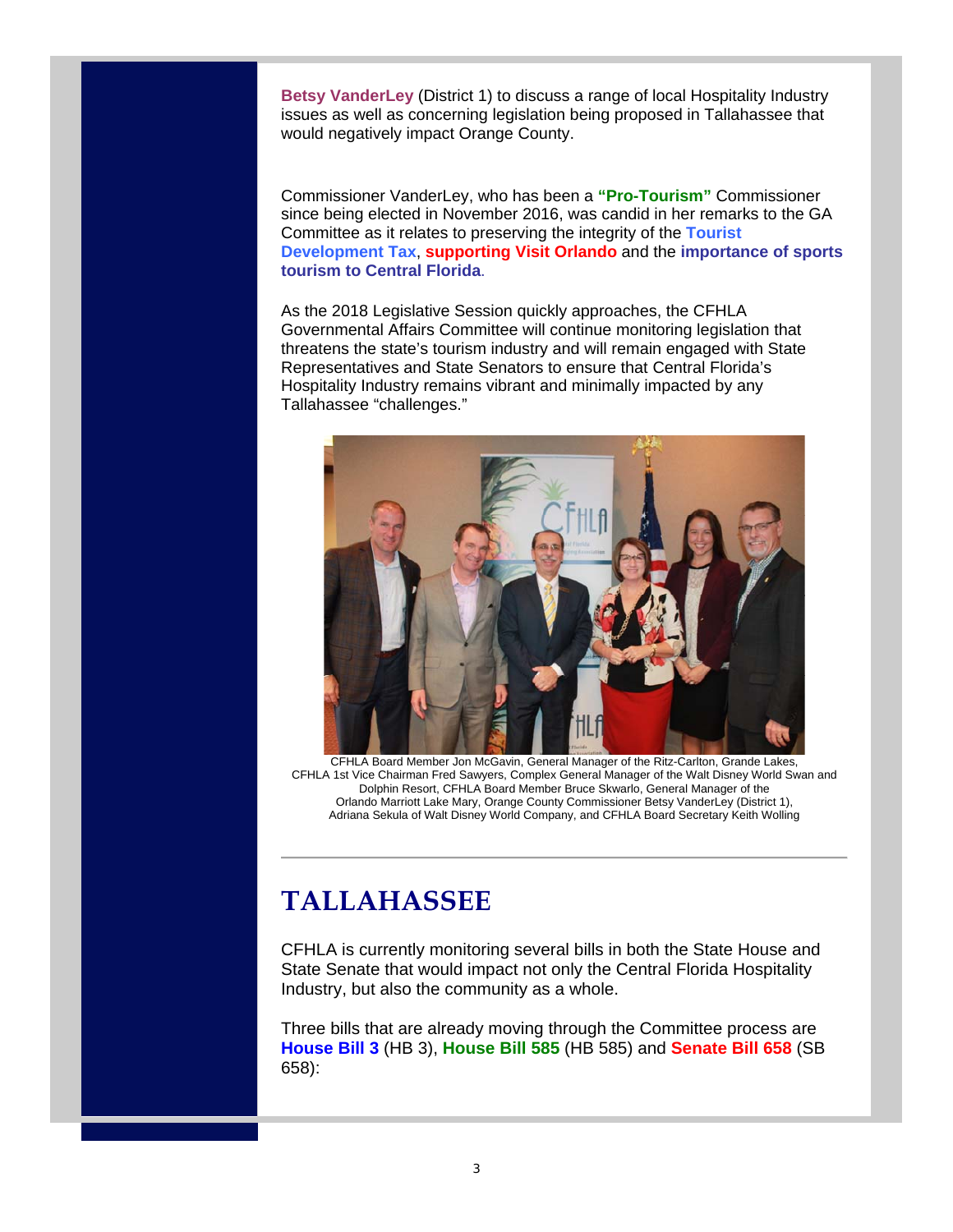Accountability by Rep. M. Grant (R - Port Charlotte): The bill drastically impacts the operations of tourist development organizations (such as Visit Orlando, Experience Kissimmee, etc.) including many of the provisions similar to what was passed for **VISIT FLORIDA** last Session. This bill would place dozens of new burdensome regulations on these tourist development agencies and would greatly hamper their ability to operate and react "fluidly" in the highly competitive tourist development realm against competing destinations such as New York, California, Las Vegas and others.

**HB 585 / SB 658** Relating to Tourist Development Tax: These bills would "open up" the Tourist Development Tax (TDT) for non-tourism promotion purposes, counter to the intent of the TDT law when it was passed by the Legislature (at the Lodging Industry's request) in 1977. By allowing TDT to be utilized for reasons other than "putting heads in beds," the Legislature would be gambling with the future of Florida's Hospitality Industry, limiting the resources available to market Central Florida to the world. Following a year of record-breaking visitation and with state sales tax revenue generated by Central Florida visitors reaching over \$1 Billion annually, passage of these bills would not only impact the Hospitality Industry, but would impact all Florida residents that utilize the roads, law enforcement, schools, etc. that rely on the sales tax revenues generated by tourism.

## **CLARKE**

The third CFHLA "Coffee Club" meeting of 2017 was held on November 3rd at the CFHLA Offices, with the most recent guest being **Orange County Commissioner Pete Clarke**, who recently announced his plans to run for **Orange County Mayor** in **2018**.

Over **20 CFHLA Members** were in attendance for this conversation with Commissioner Clarke, where he discussed his priorities if elected Mayor of Orange County and shared his position on a number of Hospitality Industry concerns at the County level.

To date, CFHLA Coffee Club attendees have met with the following likely 2018 Orange County Mayoral candidates:

**Pete Clarke - Orange County Commissioner**

**Jerry Demings - Orange County Sheriff**

#### **Bill Sublette - Orange County Public Schools Chairman**

The next CFHLA Coffee Club meeting will occur on **Friday, January 5th**, featuring another 2018 Mayor's race candidate, businessman **Rob Panepinto**, who recently announced his plans to run for the position currently held by **Mayor Teresa Jacobs**, who will be **"term-limited"** in 2018.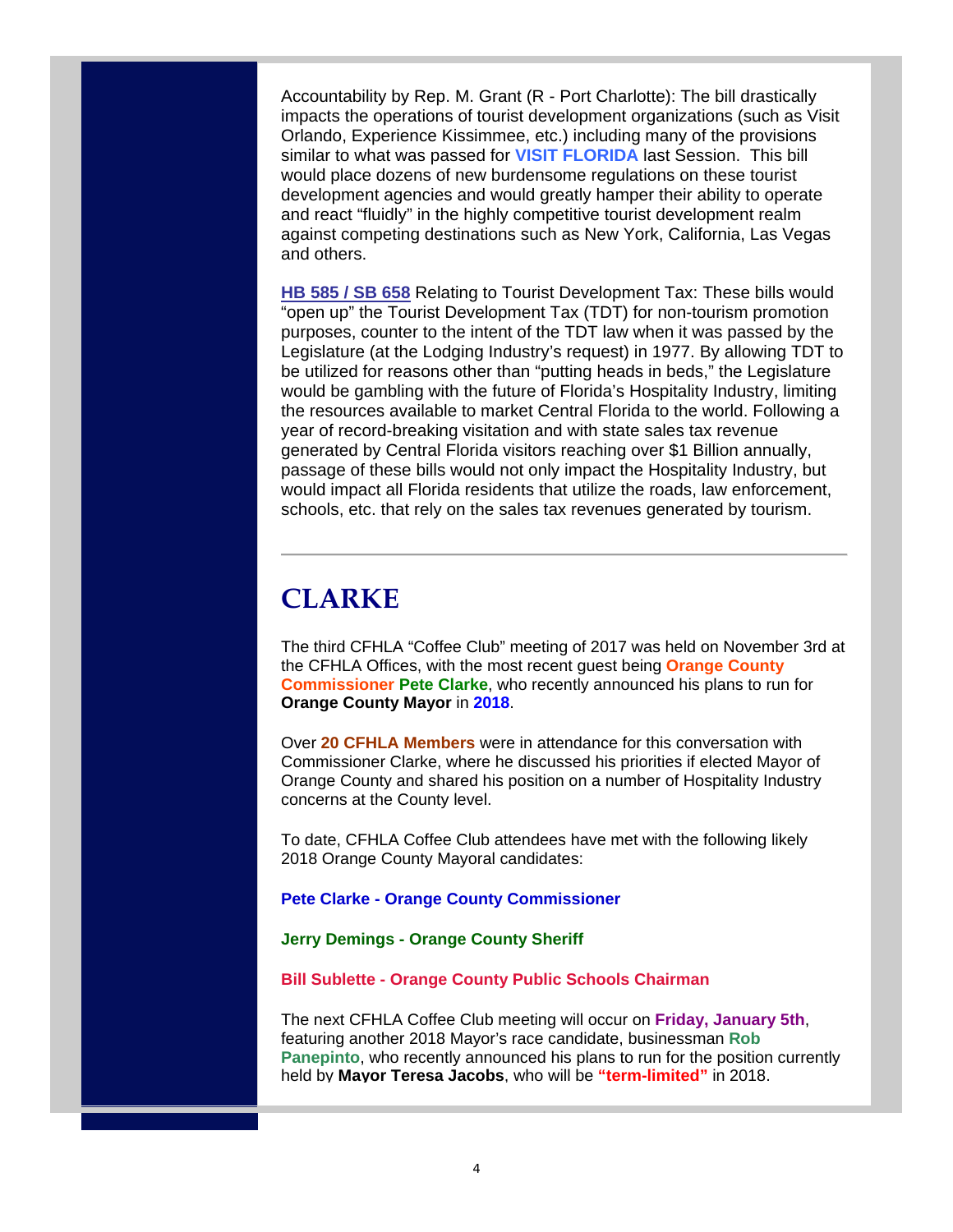

(center right) Orange County Commissioner Pete Clarke with (left to right) CFHLA Board Members Craig Leicester, General Manager of the Aloft Orlando Downtown, John McCracken, General Manager of the Marriott Village Orlando, and Jesse Martinez, General Manager of The Alfond Inn at Rollins

## **TOURISM DAY**

A reminder that any politically-engaged CFHLA Members are encouraged to participate in the **2018 CFHLA "Tourism Day"** delegation trip to **Tallahassee**, scheduled for **Wednesday, January 17th**.

This day-long "advocacy" trip allows CFHLA Members the opportunity to meet **face to face** with **State Representatives** and **State Senators** to discuss **CFHLA's Legislative Priorities** and how certain legislation would impact their businesses.

Last year, over **25 CFHLA Members** participated in the Tourism Day delegation and had the opportunity to meet with over **12 State legislators** and **Governor Rick Scott**.

Only a handful of seats remain for this year's trip. If you are interested in participating, please contact CFHLA Public Policy Director, Kevin Craig, at publicpolicy@cfhla.org.



The 2017 CFHLA Tourism Day Delegation.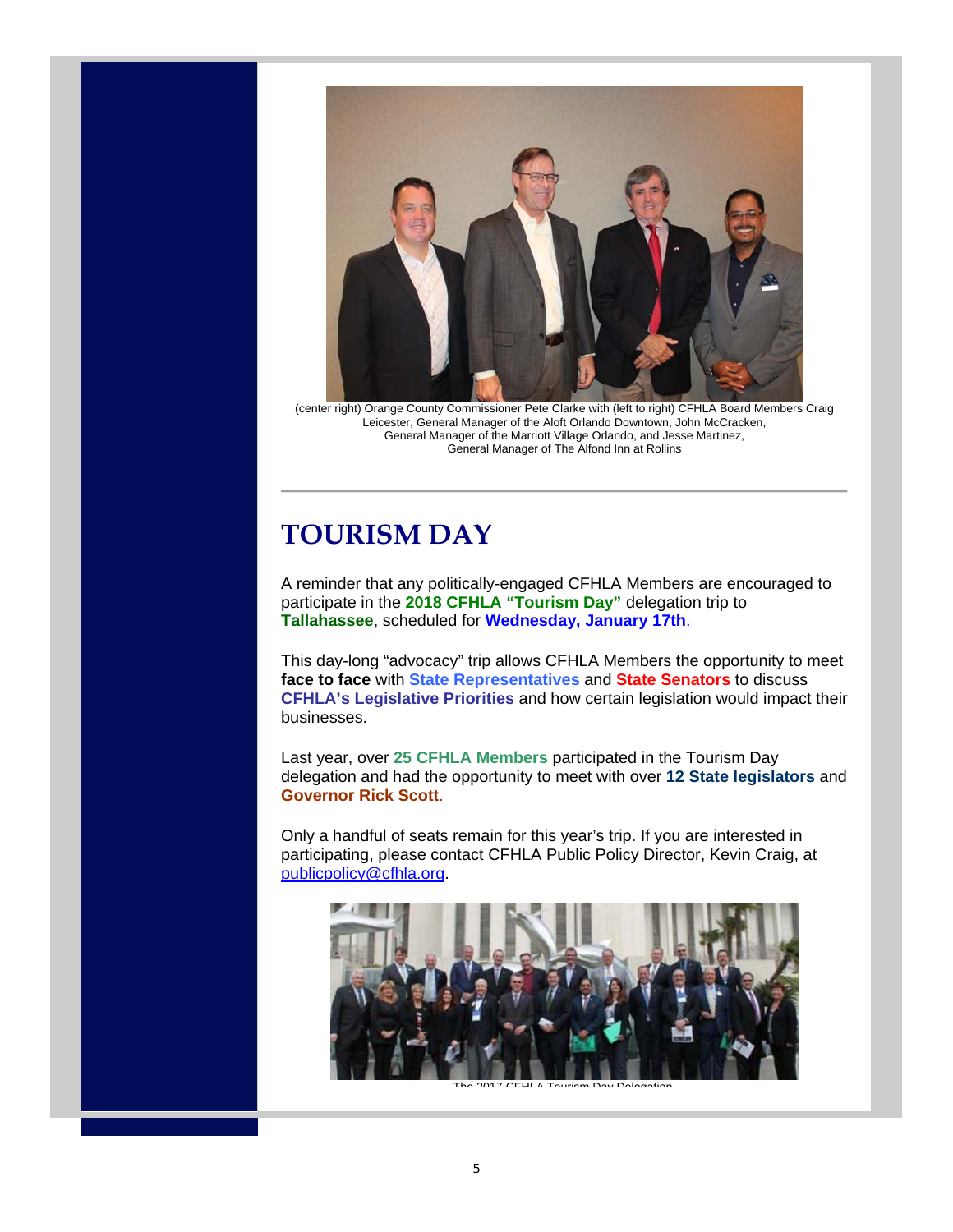### **DIAMOND**

**Orange County Comptroller Phil Diamond** will be providing an exclusive **"Orange County Tourist Development Tax (TDT)"** presentation to CFHLA Lodging Members on **Wednesday, December 20th** from **1:00 PM - 2:30 PM** at the **CFHLA Offices**.

This meeting will allow **CFHLA Orange County Lodging Members** the opportunity to see where their TDT collections are committed to for the foreseeable future, how TDT collections are trending and to ask any questions to Comptroller Diamond, who oversees all Orange County TDT funds.

If interested in attending this meeting, please contact CFHLA Public Policy Director, Kevin Craig, at publicpolicy@cfhla.org.

## **POLITTE**

On Tuesday, November 28th, CFHLA formally submitted an application for Board Member **Mark Politte**, General Manager of the DoubleTree by Hilton at the Entrance to Universal Orlando, to serve as the CFHLA-appointed representative on the **Orange County Sports Incentive Committee.**

This Committee will be responsible for reviewing all proposed applications for County sports incentive funds authorized under the Orange County Tourist Development Plan and will submit recommendations to the Board of County Commissioners for final funding approval.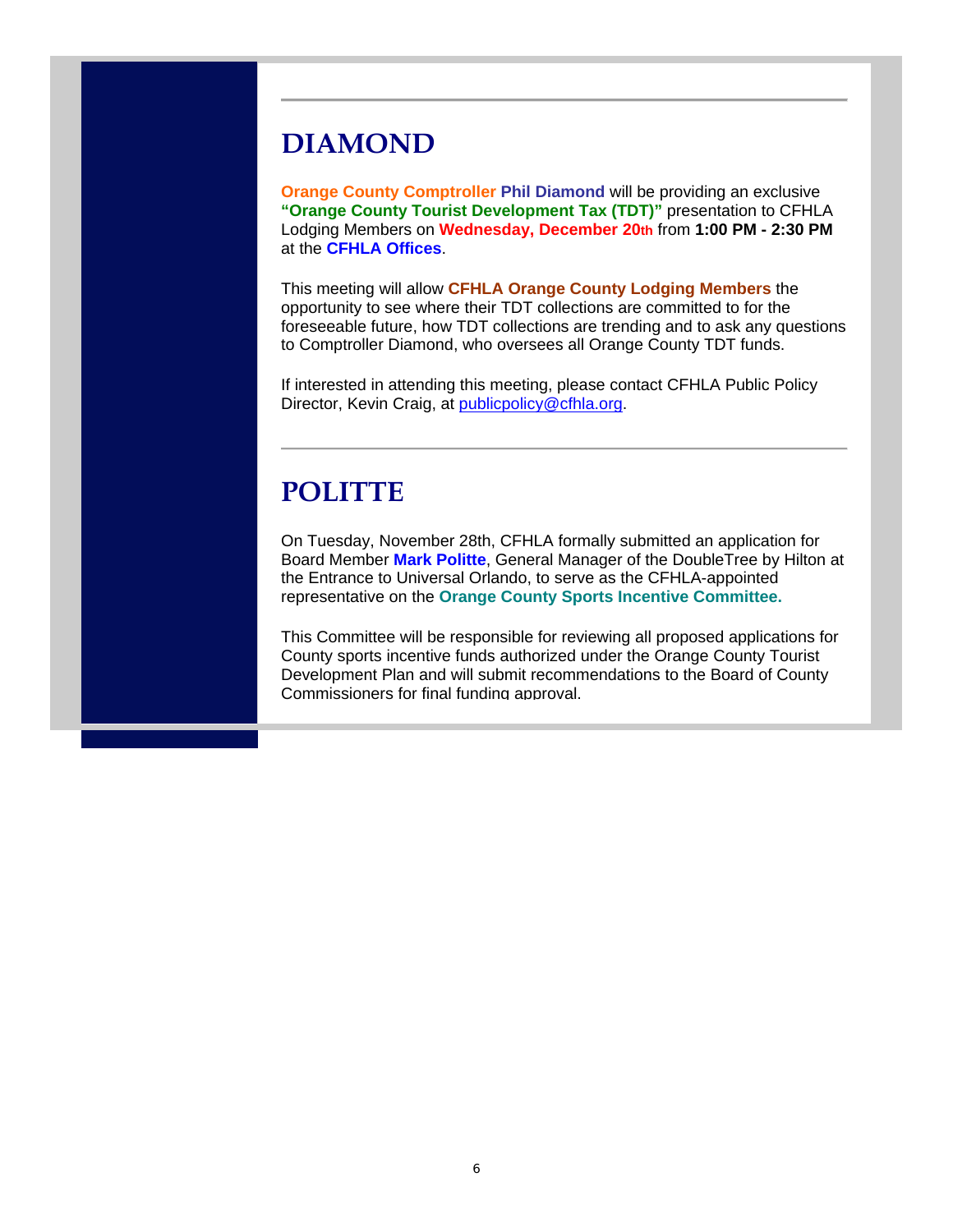

# **LINKS**

**Below please find news articles relating to the political interests of the Hospitality Industry:**

**State House committee advances bill that cracks down on Florida tourism councils** 

**Rep. Fine files bill to expand use of tourist tax for lagoon, attacks County Commission** 

**Orange County Commission District 2 Update**

**THIS NEWSLETTER IS PROUDLY SPONSORED BY:**